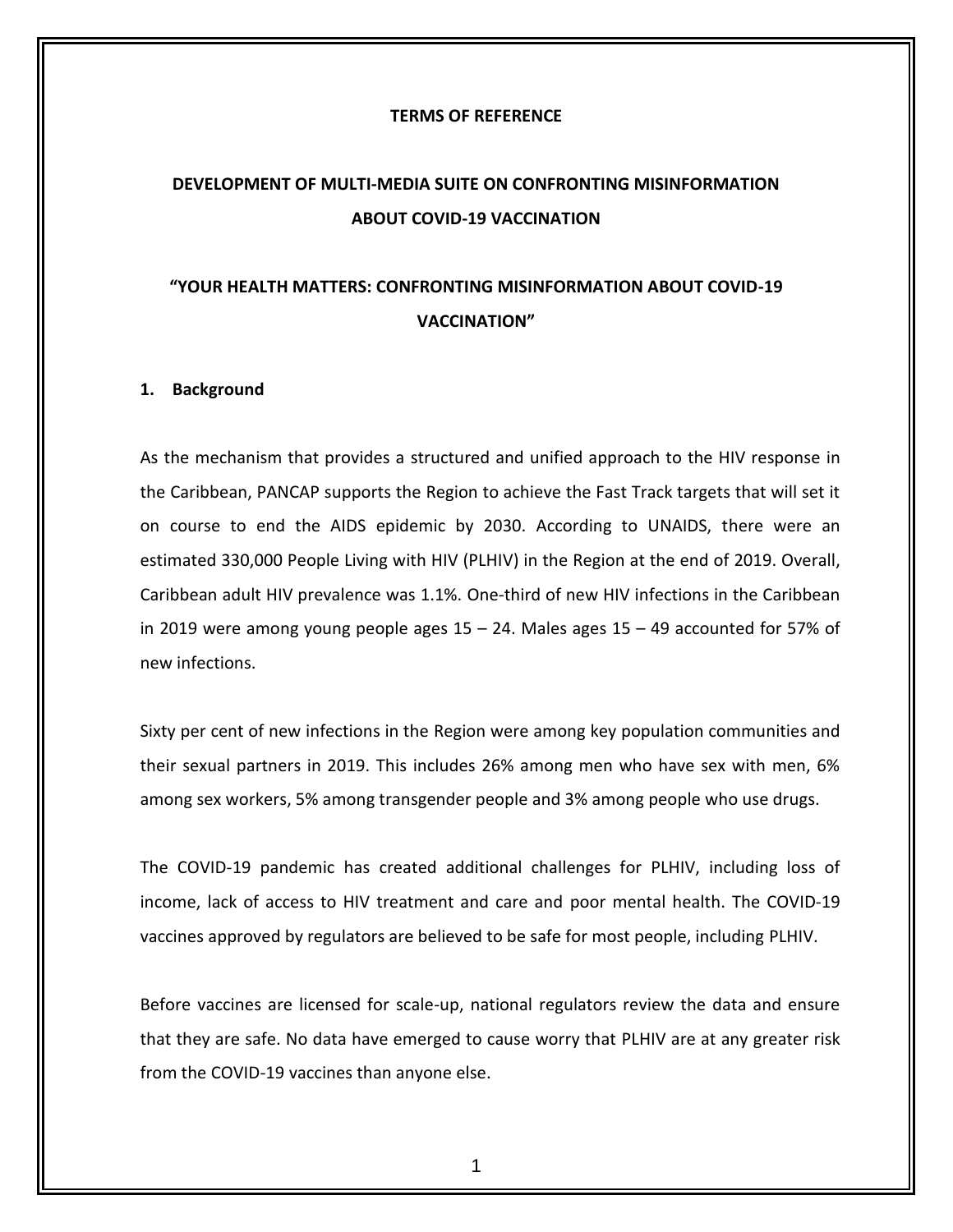The vaccines include some of the genetic material from SARS-CoV-2 (the virus that causes COVID-19), which stimulates our immune systems to make antibodies against the spike protein that SARS-CoV-2 uses to bind to human cells. None of the vaccine approaches under development or approved by regulators use live vaccines, and so they should be just as safe in people with damaged immune systems, such as some PLHIV who are not virally suppressed.

Hence, PLHIV must be aware of the safety of COVID-19 vaccines and the importance of getting vaccinated to prevent severe disease due to COVID-19. To support this initiative, PANCAP will recruit a marketing firm to develop a multi-media suite (videos, brochures and posters), providing guidance on the safety of COVID-19 vaccines for PLHIV.

The specific objectives of the knowledge suite are as follows:

- **Highlight** that the COVID-19 vaccines approved by regulators are safe for most people, including PLHIV and that there is no reason why PLHIV should not take the vaccines when offered.
- **Persuade** all stakeholders that the COVID-19 vaccines bring the same benefits to PLHIV as they bring to all individuals and communities—preventing severe disease due to SARS-CoV-2 and potentially reduced transmission of the SARS-CoV-2 virus
- **Reinforce** the importance of PLHIV remaining on effective Antiretroviral Therapy during COVID-19.
- **Educate** all stakeholders that even after vaccination, people should continue to take preventive measures against the SARS-CoV-2 virus.

## **Target Audience:**

- People Living with and affected by HIV
- National AIDS Programme Managers
- Civil society organisations leaders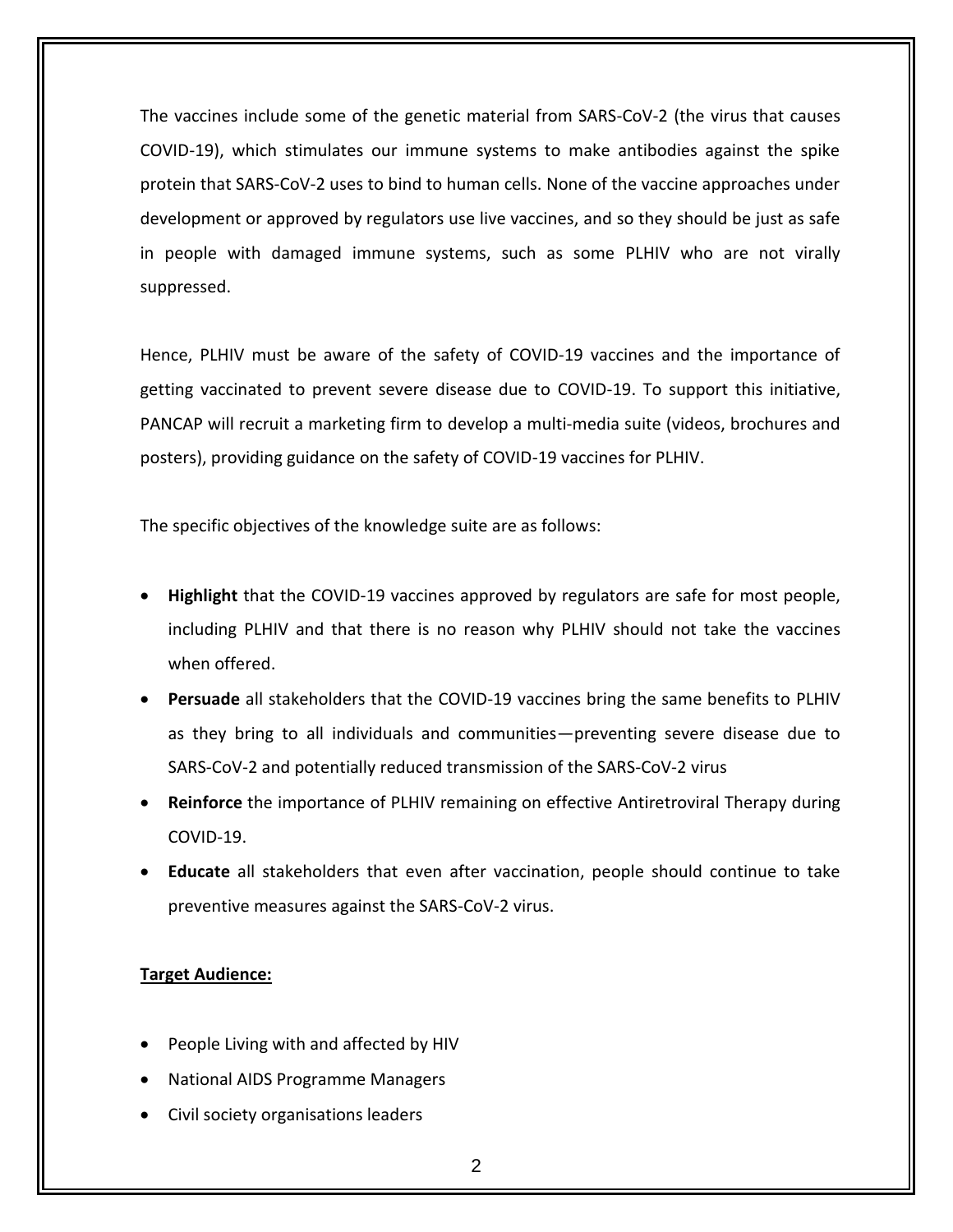- Key populations including MSM, Trans Community, sex workers, etc.
- Regional parliamentarians and policymakers
- Ministers of Health and Finance
- Development partners
- CARICOM Secretariat
- Youth including CARICOM Youth Ambassadors
- Faith leaders

## **Expected outcome:**

The multi-media suite will increase awareness among PLHIV, civil society organisations, policymakers and key stakeholders of the need for PLHIV to access COVID-19 vaccines to prevent severe disease due to SARS-CoV-2 and potentially reduced transmission of the SARS-CoV-2 virus.

### **2. Purpose of the consultancy**

To provide five (5) videos, five (5) digital brochures and five (5) digital posters that address misinformation and illustrate facts about the safety of COVID-19 vaccination. This will encompass all production elements, including creating animation for videos, recording experts in live-action, recruiting voice-over talent, animated and graphic sequences, recording, lighting, sound editing, graphic design and effects, music, narration, studio recording facilities, etc. The consultancy will also include creating visual designs and artwork for digital brochures and posters that correspond with the knowledge shared in the videos.

#### **3. Scope of Work**

Under the direct supervision of the Senior Project Officer (SPO), Communications, PANCAP Coordinating Unit (PCU), the marketing firm shall be responsible for all aspects of the video production of the five (5) videos, five (5) brochures and five (5) posters. The SPO, Communications, will provide creative briefs for the videos, brochures and posters. Specifically, the consultant will be responsible for:

#### **VIDEOS**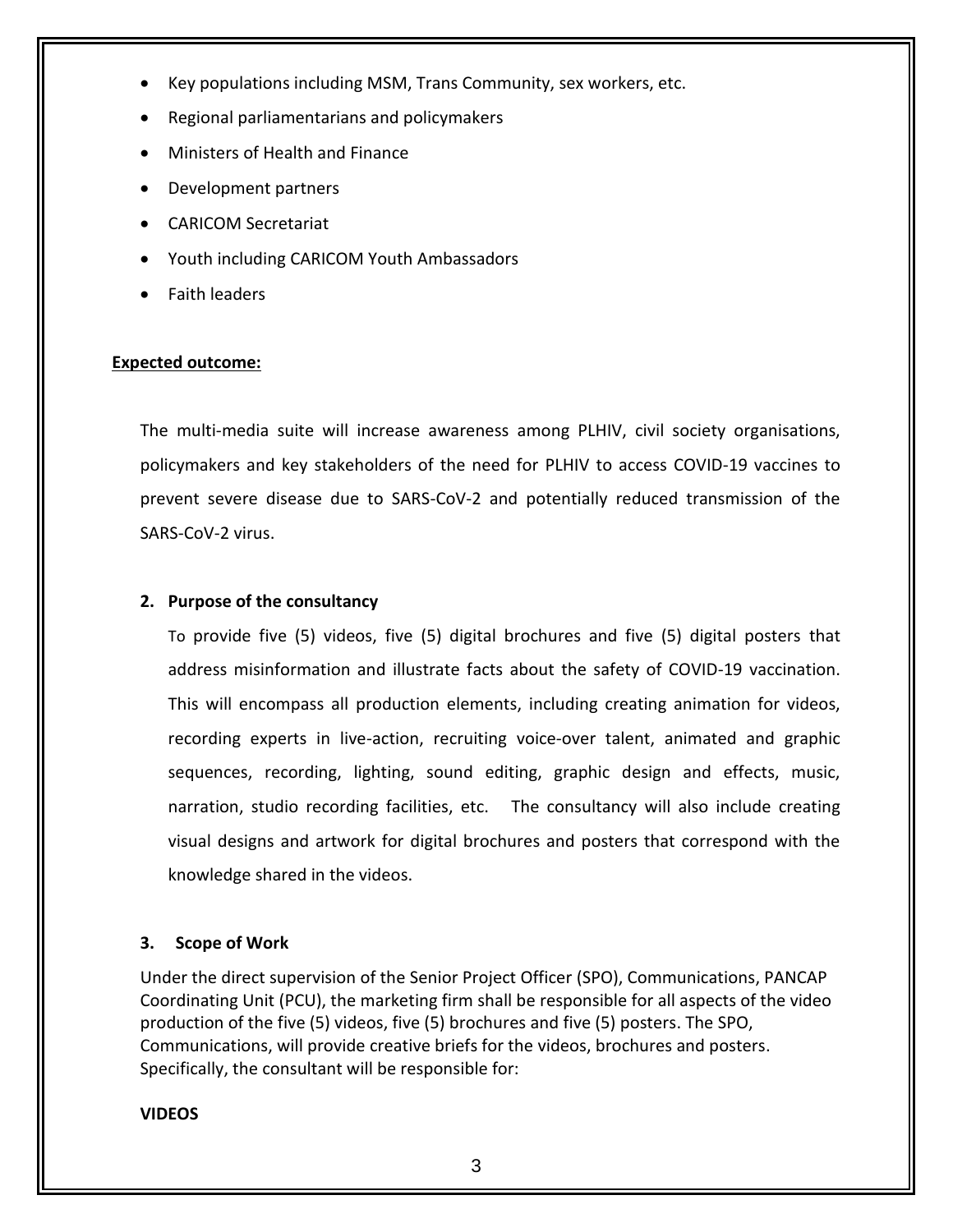- **Recruitment of talent –** Hiring of on-location videographers, animators and voice-over talent
- **Video recording:** Researching and securing appropriate location (outdoor or studio facilities)
- **Design and treatment:** Creating opening title sequence and designing production elements including on-screen titles, colour design, transitions, etc. based on the PANCAP Branding Directive and Guidelines
- **Visual effects and transitions:** Creating visual design and transitions inclusive of opening and closing title sequences
- **Animation –** creating brief animated sequences/charts/graphics to augment the facts, data and information provided in the videos
- **Video editing and enhancements:** Editing and enhancing all recordings within the guidelines specified. This includes utilising necessary video production software to elevate the production value of the recording.
- **Use of archival or previously recorded footage and photography:** Inserting previously recorded video footage and photography provided by the SPO, Communications as reference points and cover shots within the video
- **Technical support -** Providing all production equipment necessary for video recording, editing and the final product inclusive of lighting, make-up, prompters, narration and voice-overs.

### **BROCHURES**

- **Production of digital brochures –** Designing layout, artwork, visuals, charts and graphics and optimising for posting on the web and social media platforms
- **Cohesion –** Ensuring the visuals, artwork, characters, and overall design are linked to the visual design of the videos.

#### **POSTERS**

- **Production of digital posters –** Designing layout, artwork, visuals, charts and graphics and optimising for posting on the web and social media platforms
- **Cohesion –** Ensuring the visuals, characters and overall design are linked to the visual design of the videos and brochures.

## **Technical Scope of service**

- Production of five (5) videos optimised for television broadcast and placement on web and social media platforms
- Production of five (5) digital brochures optimised for posting on web and social media platforms
- Production of five (5) digital posters optimised for posting on web and social media platforms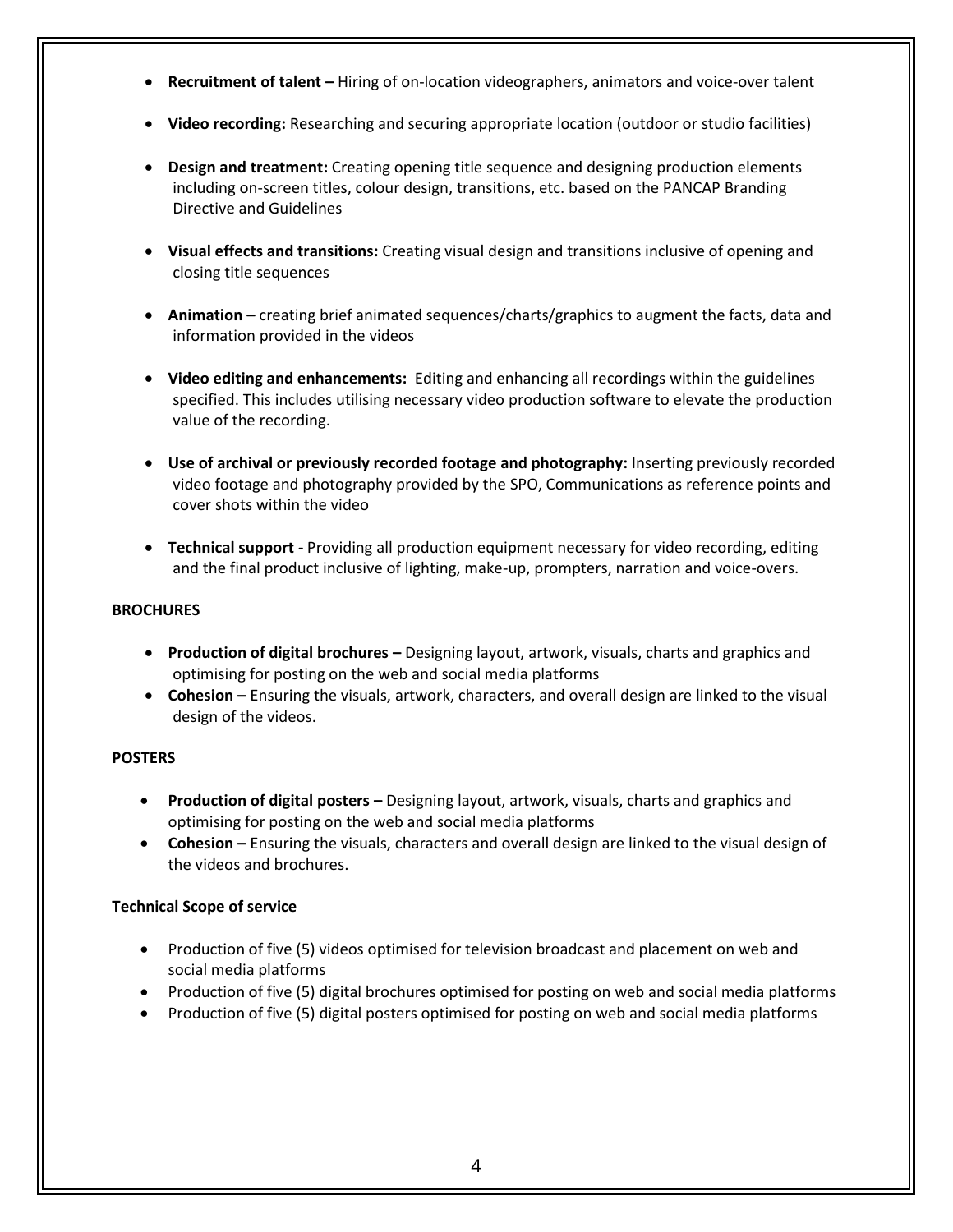## **4. Technical requirements**

**The consultant is expected to provide the following as part of the contract:**

## **VIDEOS**

- **On-location videographers, animators and voice-over talent**
- **Video recording and production**
- **Recording facilities – outdoor or studio facilities**
- **Technical production equipment and software**
- **Creative visual design, effects and treatment**
- **Design of opening and closing title sequences**
- **All production elements, including music, narration and voice-overs**

## **BROCHURES**

• Visual layout and graphic design inclusive of artwork, charts, infographics, etc.

## **POSTERS**

• Visual layout and graphic design inclusive of artwork, charts, infographics, etc.

## **5. Deliverable**

- **Digital files of master copies of the approved video productions by 31 May 2022**
- **Digital files of master copies of the approved brochures by 31 May 2022**
- **Digital files of master copies of the approved posters by 31 May 2022**

## **6. Academic and Experience Requirements**

The consultant will be required to possess the following qualifications:

- **Technical qualifications in video recording and production**
- **•** Demonstrated experience in developing and executing visually appealing video recordings
- Demonstrated experience in video graphic design and visual effects
- Demonstrated experience in integrating photography, archival footage, music, narration and voice-overs into a video production
- Demonstrated experience in producing digital visual media, including brochures, posters, etc.
- Good written, oral communication and organisational skills